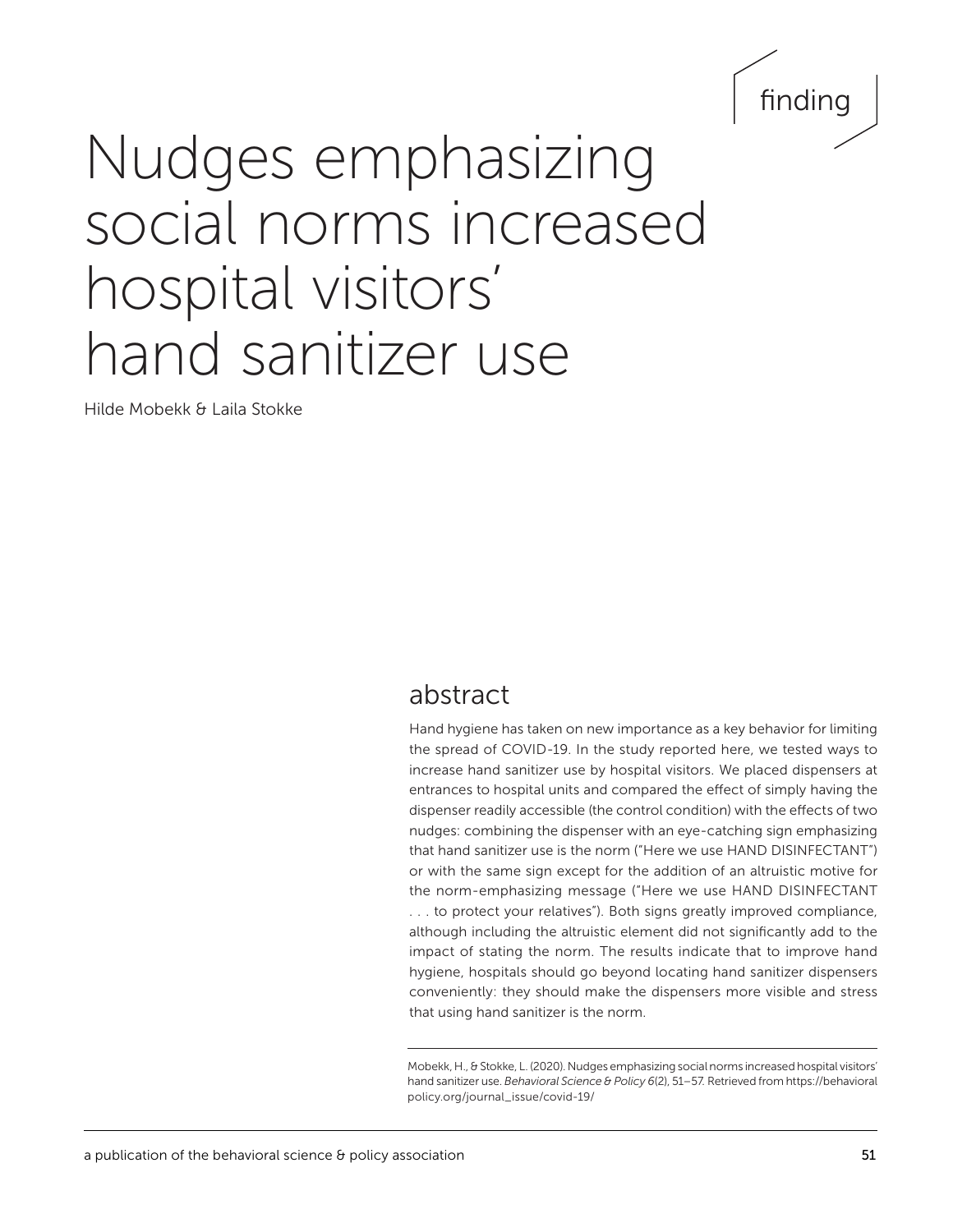I n the mid-1800s, Ignaz Semmelweis issued simple advice for saving lives to physicians: wash your hands.<sup>1</sup> His admonition was reviled at the time, considered a personal insult by senior doctors who likely resented the implication that they were the cause of their patients' deaths.1 Today, though, it is clear that hand hygiene is critical not only for health care workers but for anyone who wants to limit the spread of infectious diseases.

And yet compliance with hand-cleaning recommendations has long remained surprisingly low among health professionals and the public, as is demonstrated in part by the high numbers of health care–associated infections (HCAIs) infections picked up in health care settings. HCAIs affect hundreds of millions of patients worldwide; in the United States alone, almost 100,000 people die of HCAIs every year.2 Of course, HCAIs can be caused by many different factors related to systems and processes in health care and human behavior, $3$  but most cases could be prevented if health care workers and others who entered hospitals followed standard hand hygiene recommendations.

The importance of hand hygiene—whether that involves hand washing or using a hand sanitizer—extends far beyond HCAIs and hospitals. As multidrug-resistant organisms and diseases with no known cure (such as COVID-19) become more common, the need for prevention, and particularly hand hygiene, becomes ever more urgent in all kinds of settings. In light of the urgency of controlling infections in hospitals, we focus in this article on hospitals and report on an experiment that compared the effectiveness of nudges meant to increase visitors' use of hand sanitizer.

Most studies on infection control and hand hygiene compliance in hospitals have, sensibly, concentrated on medical professionals because of the critical need for them to avoid spreading infections.4,5 However—at least before hospitals began curtailing visitation in response to the COVID-19 pandemic—thousands of people entered hospitals to visit their ailing friends and relatives each day. Along with flowers,

chocolates, and other gifts, they brought the potential for transmitting pathogenic microorganisms. One observational study involving multiple hospitals reported in 2019 that visitors and patients accounted for 15.4% of all entries and exits from patient rooms in the acute care setting.<sup>6</sup> Few studies, though, have examined hand hygiene in hospital visitors.<sup>7</sup>

Before undertaking our study, we understood that people can have plenty of reasons, both physical and mental, for not cleaning their hands. Among the barriers may be a lack of knowledge about the benefits of clean hands, overconfidence in the ability of one's immune system to fight off disease, inertia that overcomes good intentions (that is, the intention–behavior gap), or simply a lack of convenient access to soap and water or hand sanitizer. Indeed, a 2015 analysis of a large hospital in the United States showed that inconveniently located sinks and hand sanitizer dispensers contribute to low hand hygiene compliance in many hospitals and other health care institutions.<sup>4</sup> Often these items are placed behind doors or otherwise out of immediate sight.

Unfortunately, interventions to increase hand hygiene compliance (such as education campaigns and reminders) often show modest results that do not last, $8-10$  so new methods are needed. In the behavioral sciences, behavior is framed as the interaction between individuals and their environments, which means that behavior can often be altered by making changes in the environment in which decisionmaking takes place.<sup>11,12</sup> Changing the context of decisions with a simple nudge may sway people toward making more advantageous choices.<sup>13</sup> With that knowledge in mind, we compared the effects of two nudges on visitors' use of hand sanitizer.

#### Methods

Specifically, we examined whether colored signs that emphasized hand sanitizer use as a social norm<sup>14,15</sup> could improve hospital visitors' hand hygiene. The study was conducted in Oslo University Hospital, Scandinavia's largest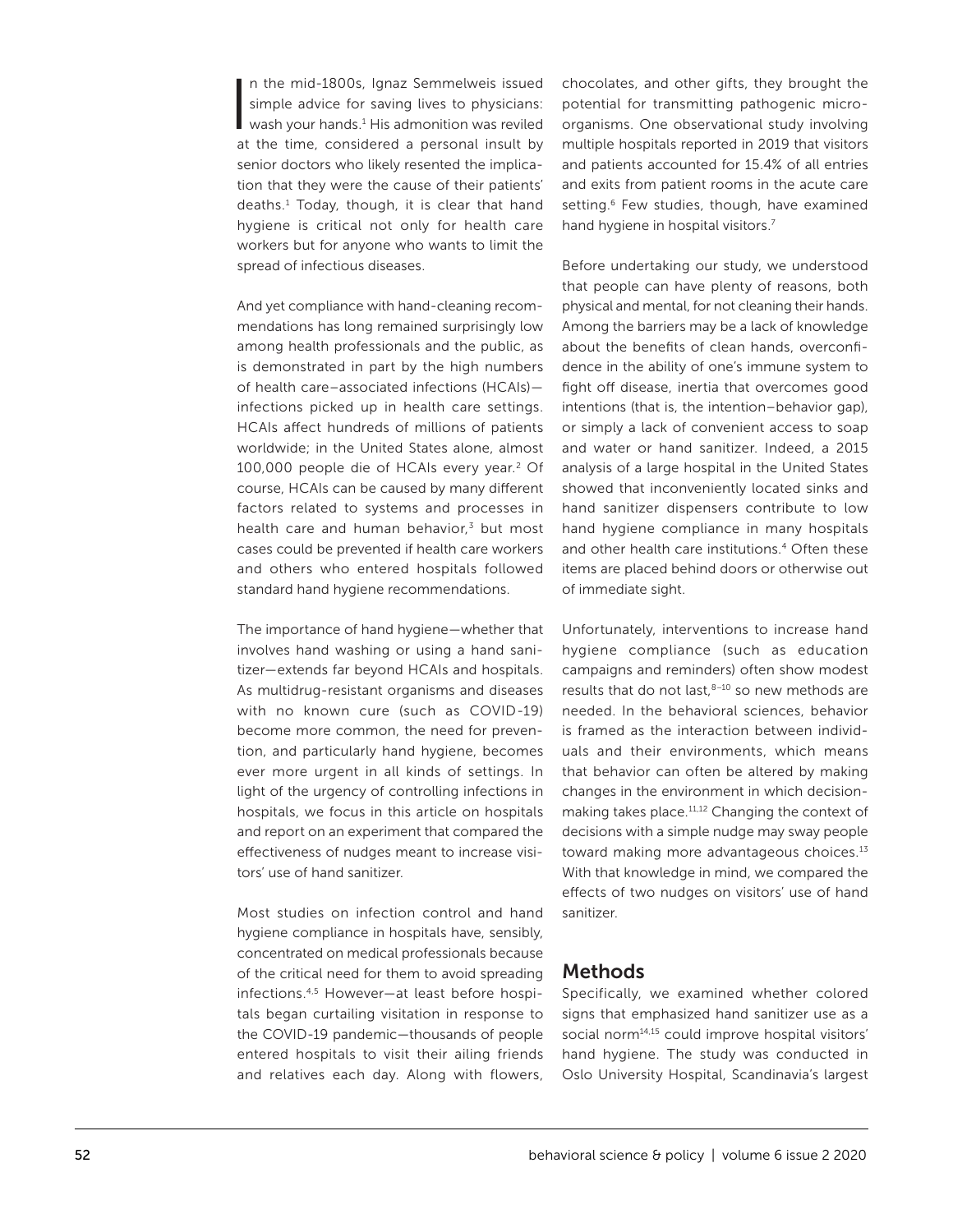hospital. Patients come from all over Norway to receive treatment there and then stay for the first critical days after surgery before being sent home or to their local hospital for further recovery. Our study is a systematic replication of an informally published hand hygiene field study conducted at Gentofte Hospital in Denmark.16

In the Gentofte Hospital study, the investigators used the status quo (often inaccessible dispensers) as the control condition and compared visitors' hand sanitizer use in that condition to (a) use when the dispensing device was placed at the entrance to a medical unit and (b) use when the new placement was combined with a red sign bearing a socialnorm-emphasizing message that translates from Danish as "Here we use HAND DISINFECTANT . . . in order to protect your relative." The researchers recorded use or nonuse of the sanitizer in 90 encounters with the dispenser (30 observations in each condition). Three percent of visitors used hand sanitizer in the baseline condition, but 20% used it when the dispenser was placed more conveniently and 67% used it when the sign was displayed with the dispenser.<sup>16</sup>

As is shown in Figure 1, our design included

- a control condition, which involved accessible placement of a hand sanitizer dispenser at each hospital unit entrance;
- nudge 1, which involved adding a red sign with the message "Her bruker vi HÅNDSPRIT" (Here we use HAND DISINFECTANT) to a well-placed dispenser indicating that use of hand sanitizer is the norm at the hospital; and
- nudge 2, which was the same as nudge 1 but, as in the Danish study, the sign also offered an altruistic motive for using hand sanitizer: "Her bruker vi HÅNDSPRIT . . . for å beskytte dine pårørende" (Here we use HAND DISIN-FECTANT . . . to protect your relatives).

We chose to test the effect of adding signs to hand sanitizer dispensers because messages and social norms can both promote selected behaviors. We chose those particular messages—which we displayed on prominent signs measuring  $29 \times 29$  centimeters-in part



#### Figure 1. The control condition & two nudges

*Note.* In the control condition (left), the hand sanitizer dispenser was placed in a convenient location. Nudge 1 (center) and nudge 2 (right) included that same convenient placement plus a red sign with Norwegian text that translates, respectively, as "Here we use HAND DISINFECTANT" and "Here we use HAND DISINFECTANT . . . to protect your relatives."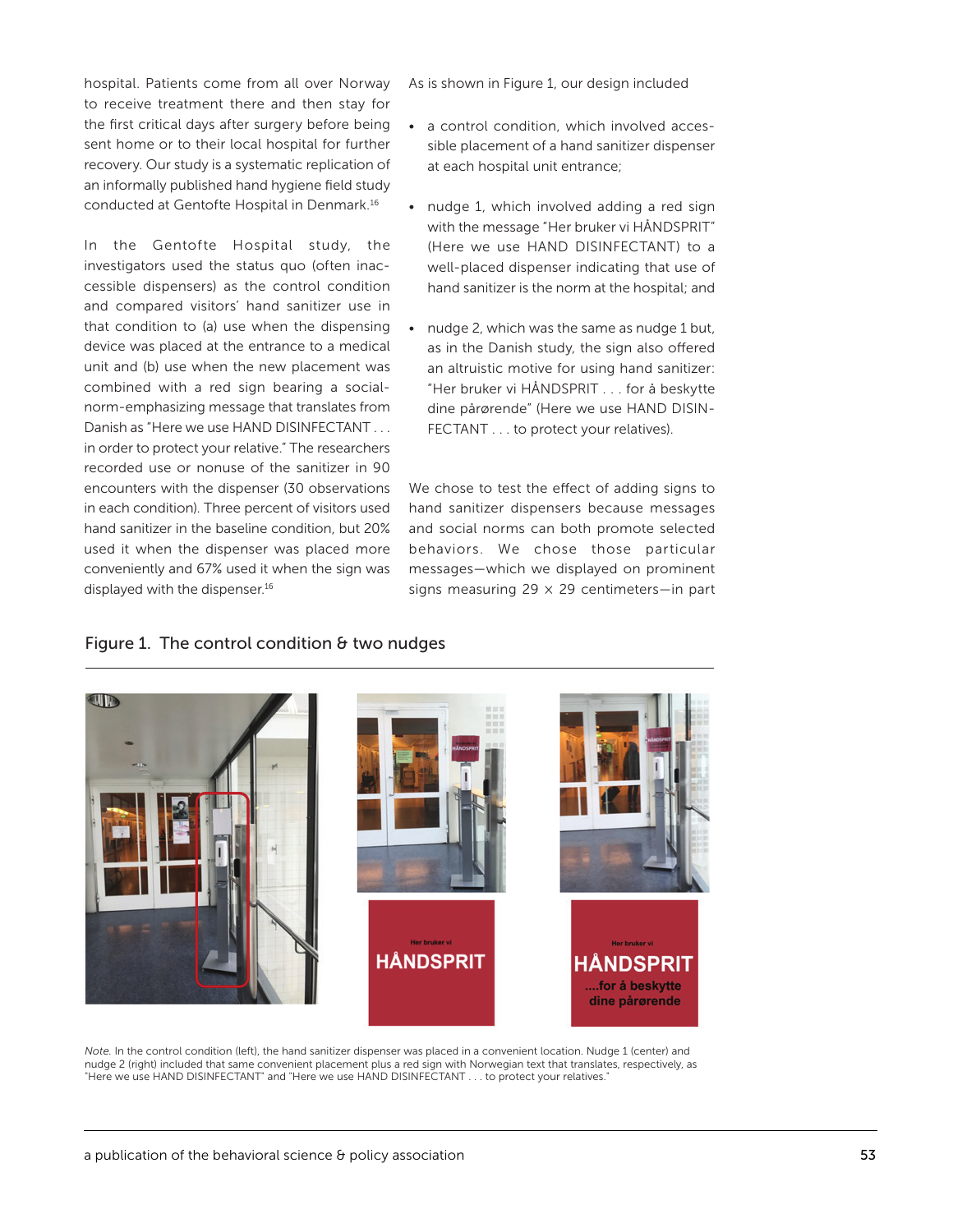because the language "Here we use HAND DISINFECTANT" is forceful, simple, and in keeping with the egalitarian Scandinavian culture. We suspected that nudge 2 might be more effective than nudge 1 because it performed well in the Gentofte Hospital study and because some past evidence suggested that health and safety messages that highlight the consequences for others may be more effective than messages focusing only on the benefits for the recipient.<sup>14</sup>

Our study had a quasi-experimental design— "quasi" in that we could not randomly allocate participants to the conditions without letting them know the purpose of the study and thus potentially biasing their actions. We examined 300 episodes in which people made the choice to use or not use the disinfectant (100 choice episodes per condition). We included as participants every hospital visitor who entered a unit. We did not need informed consent or approval from a regional ethics committee because participants were observed in a public setting and no sensitive or publicly identifiable data were recorded. Trained observers unobtrusively recorded the number of visitors who used or did not use hand sanitizer. People wearing hospital uniforms were not included in the study; neither were patients. To avoid measuring the same visitors multiple times, we rotated the nudges used and the medical units observed over three weeks.

Before the study, Oslo University Hospital provided two freestanding automatic hand sanitizer dispensers that discharged a set amount of disinfectant when a hand was placed underneath them. Because the optimal placement of the devices would be as close to patients as possible (to reduce the risk of transmission of microorganisms), we determined that they should be located in front of the entrance to the care units. We tested different locations for the dispensers and ultimately decided to put them approximately two meters in front of the automatic doors that provide entrance to each treatment area, next to a pole that contained the mechanism for controlling the opening of the doors. The dispenser locations we chose also

allowed the observers to stay out of sight of the hospital visitors being monitored yet afforded a clear view of the hand sanitizer dispensers. The observers wore hospital attire to enable them to blend into the background and avoid attracting attention from people in the corridors. (A second observer was present for 25% of the observations; the interrater reliability score was 96%.)

Before the study, we also considered different colors for the sign. Because strong colors tend to grab attention and would stand out in an otherwise neutral environment, we tested green, blue, and red. No color led to more sanitizer use than another, so we opted for red—the color the Danish researchers used successfully. Also, the color red is often used to indicate danger or to raise awareness, as with stop signs.

# **Results**

The study involved a binary outcome: whether hand sanitizer was or was not used. In the control condition, 7% of the visitors used hand sanitizer. Nudge 1 (reminding people that hand sanitizer use is the norm) resulted in 46% of the visitors using hand sanitizer, compared with 40% for nudge 2 (which stated the norm and also said, "to protect your relatives"). See Figure 2.

We found that presenting one of the nudges resulted in a significant increase in hand sanitizer use over merely making the dispensers more accessible (*p* < .05). We further found that nudge 2 was no more effective than nudge 1 (*p* > .05). (See note A for more detailed data and note B for an explanation of the statistics used in this article.)

### Discussion & Policy Implications

The COVID-19 pandemic has intensified the need for people to keep their hands clean. Practicing hand hygiene is one of the most straightforward, effective, and cost-effective behaviors for limiting the transmission of harmful germs and preventing illnesses.<sup>17</sup> Therefore, it is more important than ever to transform intention into action.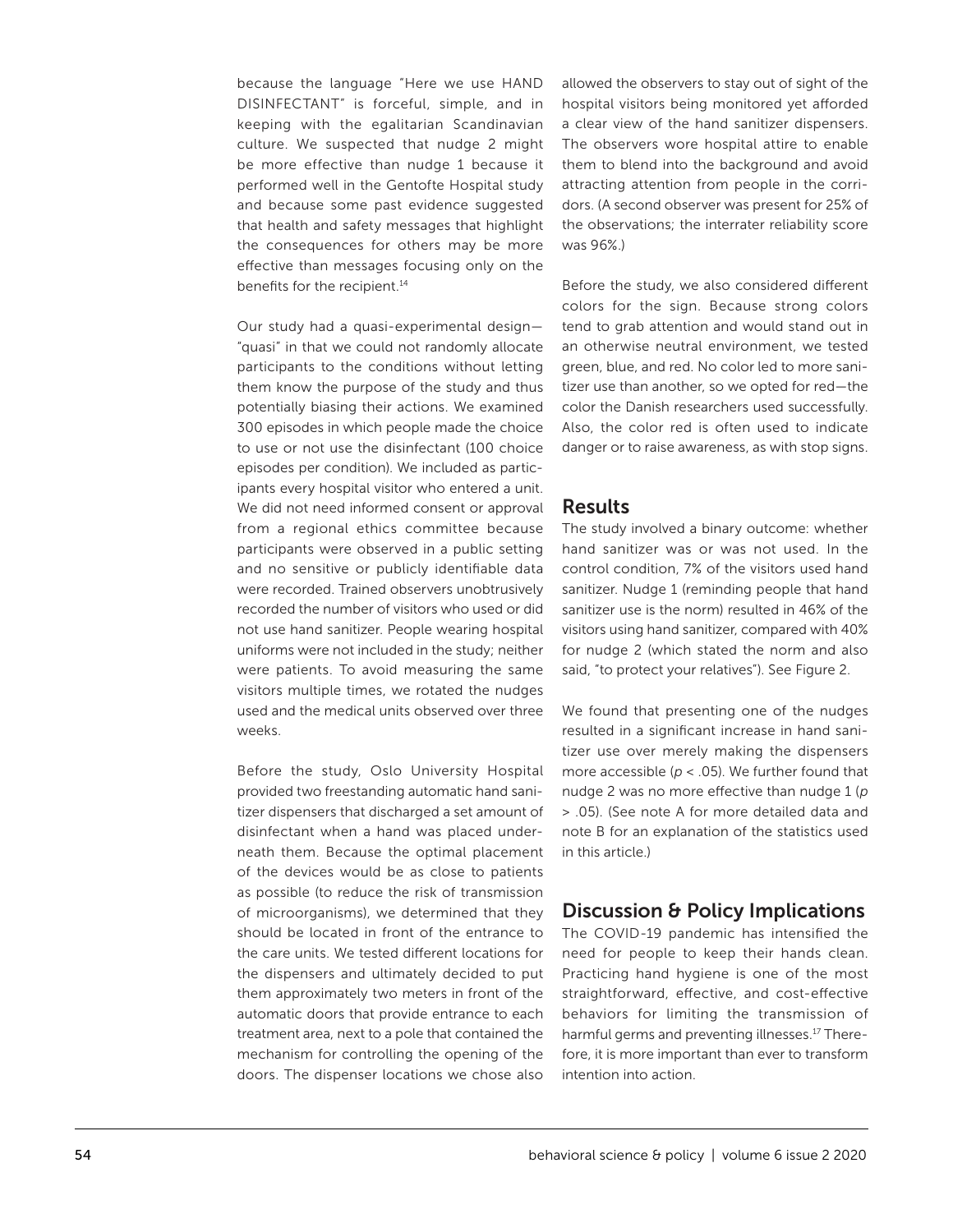In this study, we tested two nudges eye-catching signs that said hand sanitizing was the norm—to increase the use of hand sanitizer by hospital visitors. Our results suggest that using cost-effective and simple nudges is an effective way to increase hospital visitors' use of hand sanitizer. The interventions resulted in a quantitatively meaningful and statistically significant increase in hand hygiene compliance. No statistically significant difference existed between the intervention that simply stated the norm and the intervention that stated the norm and also offered an altruistic rationale for compliance. In an intriguing finding that did not reach statistical significance, more women than men used the hand sanitizer in response to the altruistic nudge; it would be interesting to explore this pattern further.

One limitation of the study is that, at times, visitors arrived in small groups; we cannot rule out the possibility that there was some contagion effect in these instances. More important, we did not test the effect of attaching a simple red sign to the dispenser as a control condition (such as a sign that merely labeled the dispenser "Hand Sanitizer" rather than stating a norm); this limitation should be addressed in future replications. Replication studies are also essential, of course, to increase confidence in the findings as well as in their reliability and validity. It is also possible that the wording of the signs might need to differ in different cultures; in some places, for instance, it might be more effective to indicate that some specific authority recommends hand sanitizer use.

Some differences between our results and those of the Gentofte Hospital study warrant discussion. Recall that our control condition is similar to the Gentofte Hospital placement nudge and that our nudge 2 is similar to the Gentofte Hospital placement + sign nudge (which included the message that hand sanitization protects the visitors' relatives). In both the Danish and the Norwegian hospitals, as in many other hospitals around the world, the hand sanitizers were typically located inside patient rooms and out of immediate reach. In our control condition (convenient placement), 7% Figure 2. The percentage of visitors who used hand sanitizer in the control condition  $\theta$  in response to different nudges



of the visitors used hand disinfectant, whereas 20% of the visitors used it in response to convenient placement in the Gentofte Hospital study. Further, in the Gentofte Hospital study, the placement + sign condition had a compliance rate of 67% compared with 46% for our nudge 1 (which had no mention of relatives) and 40% for our nudge 2.

The differences in the magnitude of the results between the two studies could be due to several factors, such as differences in competing stimuli in the surroundings, the number of observations, or cultural attitudes toward following rules. But the consistent bottom line of both studies is that it is possible to increase hand hygiene compliance among hospital visitors through thoughtful placement of dispensers and the use of readily visible signs. Indeed, the finding suggest that if hospitals want to increase hand sanitizer use, they should not only position dispensers conveniently but also increase the dispensers' visibility (such as with brightly colored signs) and stress that the use of the hand sanitizer is the norm.

The best health policies are based on scientific evidence, and policymakers can facilitate improved hand hygiene by promoting the instantiation of proven practices by architects,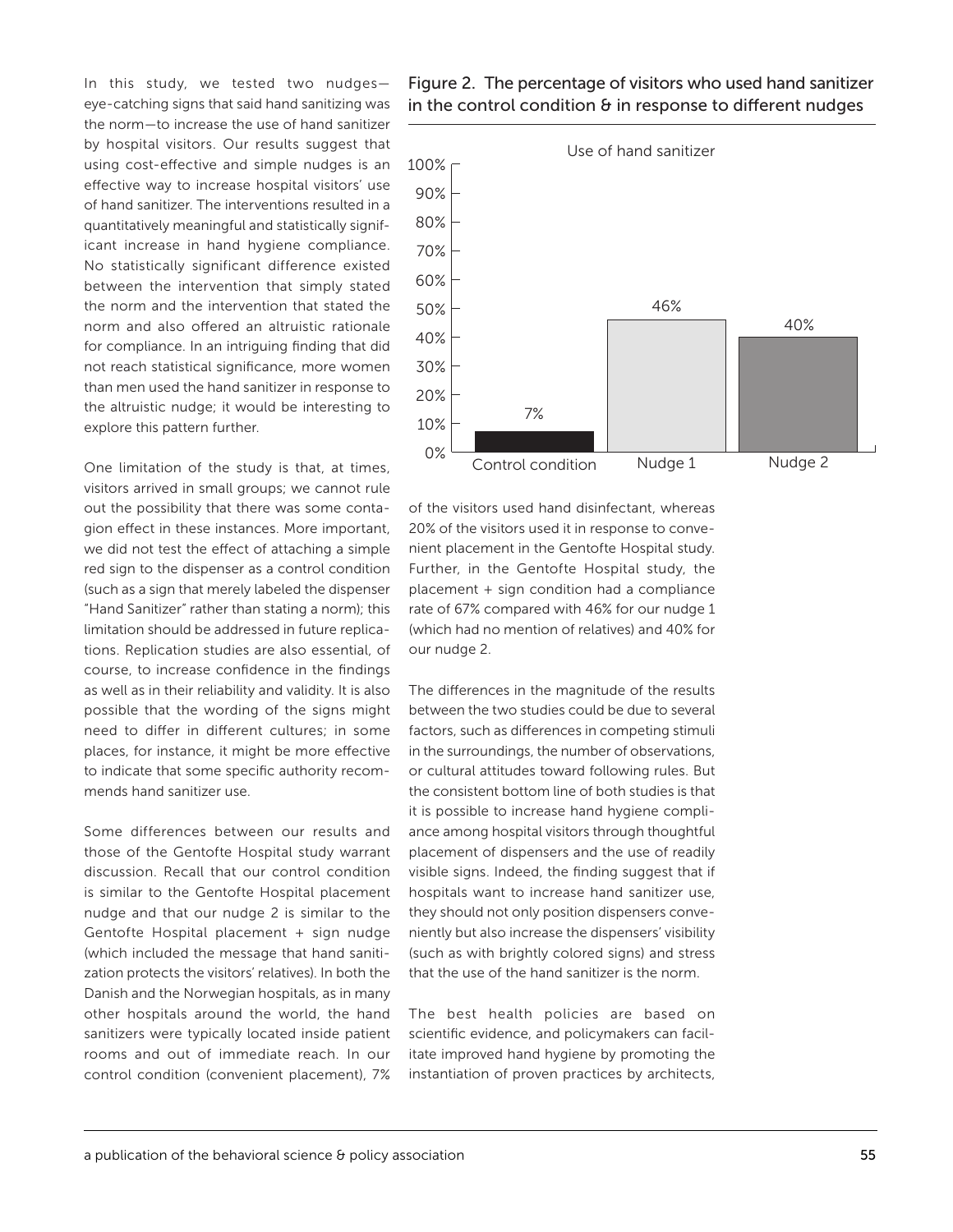contractors, and others who are involved in building hospitals and other institutions in which hand hygiene is of high importance. Our results are also particularly meaningful because they point to proposed interventions that are simple, low cost, and suitable for almost any physical location. What Semmelweis discovered more than 150 years ago still holds: simple interventions can be powerful, and the consequences of not using them can be dire.

#### author affiliation

Mobekk & Stokke: Oslo Metropolitan University. Corresponding author's e-mail: hilde.mobekk@ oslomet.no.

## author note

We are grateful to George Loewenstein and Huy Tran for their valuable comments on the drafts of this article.

#### end notes

- A. The data were analyzed using chi-square tests. When hand sanitizer use was compared for all three conditions, the results were  $\chi^2$ (2, *N* = 300) = 41.23, *p* < .05. Comparison of the effects of nudge 1 and nudge 2 yielded  $\chi^2(1, N = 200) = 0.74$ ,  $p >$ .05.
- B. Editors' note to nonscientists: For any given data set, the statistical test used—such as the chi-square (χ2), the *t* test, or the *F* test—depends on the number of data points and the kinds of variables being considered, such as proportions or means. The *p* value of a statistical test is the probability of obtaining a result equal to or more extreme than would be observed merely by chance, assuming there are no true differences between the groups under study (this assumption is referred to as the *null hypothesis*). Researchers traditionally view *p* < .05 as the threshold of statistical significance, with lower values indicating a stronger basis for rejecting the null hypothesis.